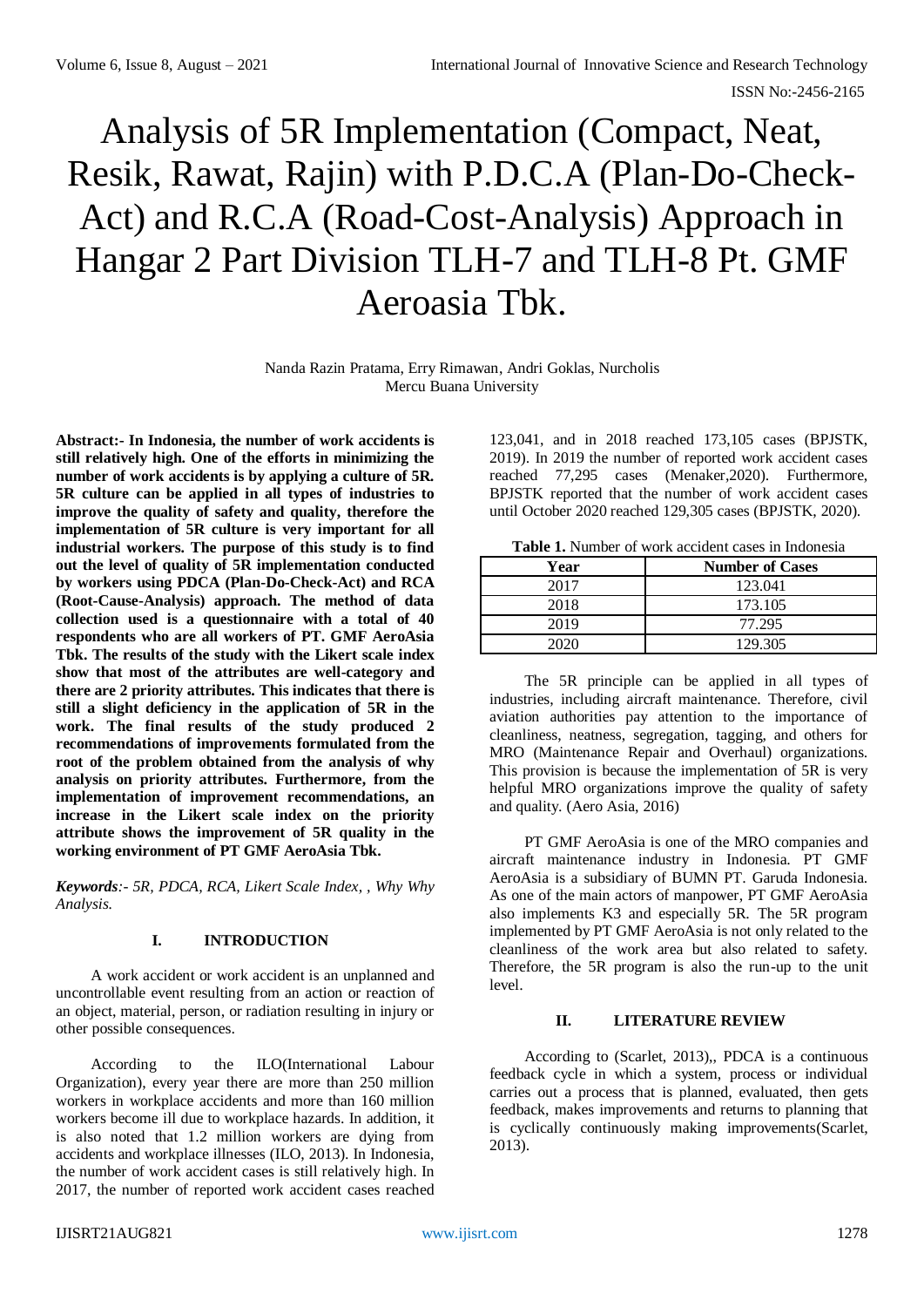ISSN No:-2456-2165

The PDCA cycle consists of 4 steps ("Fitriani," 2018) namely:

1. *Plan* means plan, collect problem data, identify causes, decide solutions or countermeasures, develop a plan with targets

2. *Do* means to implement the planned process

3. *Check /Study* means to check the results of the implementation of countermeasures against the standards set out in the plan

4. *Act* means if countermeasures are successful, standardize or input a series of processes within standardized operational standards



Figure 1 PDCA Cycle Source : (Fitriani,2018)

According to (Kuswardana et al., 2017), RCA(Root Cause Analysis)is a method for problem-solving, trying to identify the causative factors of a problem or an unexpected event Root Cause Analysis is a method to help answer the questions 'what happened?', 'how can it happen?', and 'why did it happen?'

The main purpose of this method is to identify the stated factors in their natural form, magnitude, location, and time as a result of certain habits, actions, and conditions that must be changed to avoid unnecessary mistakes.

#### **III. RESEARCH METHOD**

This study uses a descriptive exploratory approach using interviews and discussions in data collection. PDCA (Plan-Do-Check-Act) and RCA (Root Cause Analysis) and use FGD (Focus Group Discussion) in selecting the largest to use during interviews by using questionnaires to determine which parts of 5R should be corrected immediately.

 $\Box$  questionnaire **Table 2** Questionnaire concepts and sources

| <b>Attribute Concept</b>                                               | <b>Attribute</b><br><b>Number</b> | attribute                                                                                        | source                  |  |
|------------------------------------------------------------------------|-----------------------------------|--------------------------------------------------------------------------------------------------|-------------------------|--|
|                                                                        | A1                                | Sorting out unused items and unused items                                                        |                         |  |
| Sorting stuff, unused files to the                                     | A2                                | Separating items by classifying them                                                             |                         |  |
| dump.                                                                  | A <sub>3</sub>                    | Frequently used items are placed in nearby places                                                |                         |  |
|                                                                        | A <sub>4</sub>                    | No useless items around the work area                                                            | (Septiani,<br>&Pratiwi, |  |
|                                                                        | B <sub>1</sub>                    | Organize useful items correctly                                                                  |                         |  |
| Ensure everything is placed                                            | B <sub>2</sub>                    | Dispose of unused items                                                                          | 2020)                   |  |
| according to the set position,<br>making it easy to use when<br>needed | B <sub>3</sub>                    | Labeling in the form of color or anything to the goods<br>according to their usefulness and type |                         |  |
|                                                                        | B <sub>4</sub>                    | Placing goods according to the classification and label given                                    |                         |  |
| <b>Attribute Concept</b>                                               | <b>Attribute</b><br><b>Number</b> | attribute                                                                                        | source                  |  |
| Cleaning the workplace, work                                           | C <sub>1</sub>                    | Cleaning and mop the entire workplace area                                                       |                         |  |
| space, equipment and work                                              | C <sub>2</sub>                    | Collecting garbage neatly                                                                        |                         |  |
| environment                                                            | C <sub>3</sub>                    | Dumping trash in the trash                                                                       |                         |  |
| Establish the standardization and                                      | D <sub>1</sub>                    | There are random impromptu tests or inspections in the work<br>area                              |                         |  |
| consistency of each individual to                                      | D2                                | There is a hygiene checklist applied to workers                                                  |                         |  |
| perform the stages (Compact,                                           | D <sub>3</sub>                    | Setting high standards for cleanliness around the work area                                      |                         |  |
| Neat, Resik)                                                           | D <sub>4</sub>                    | Implementation of 5R (Compact, Neat, Resik) has been<br>implemented                              | &Pratiwi,<br>2020)      |  |
| Disciplinary maintenance efforts                                       | E1                                | Motivating workers towards the implementation of 5R in the<br>work environment                   |                         |  |
| that include a habit and<br>maintenance of the 5R program              | E2                                | Generating self-discipline sensiri in implementing 5R in the<br>work environment                 |                         |  |
| that is already running.                                               | E <sub>3</sub>                    | Worker attitude has shown a positive attitude (Use of work<br>attributes, on time, discipline)   |                         |  |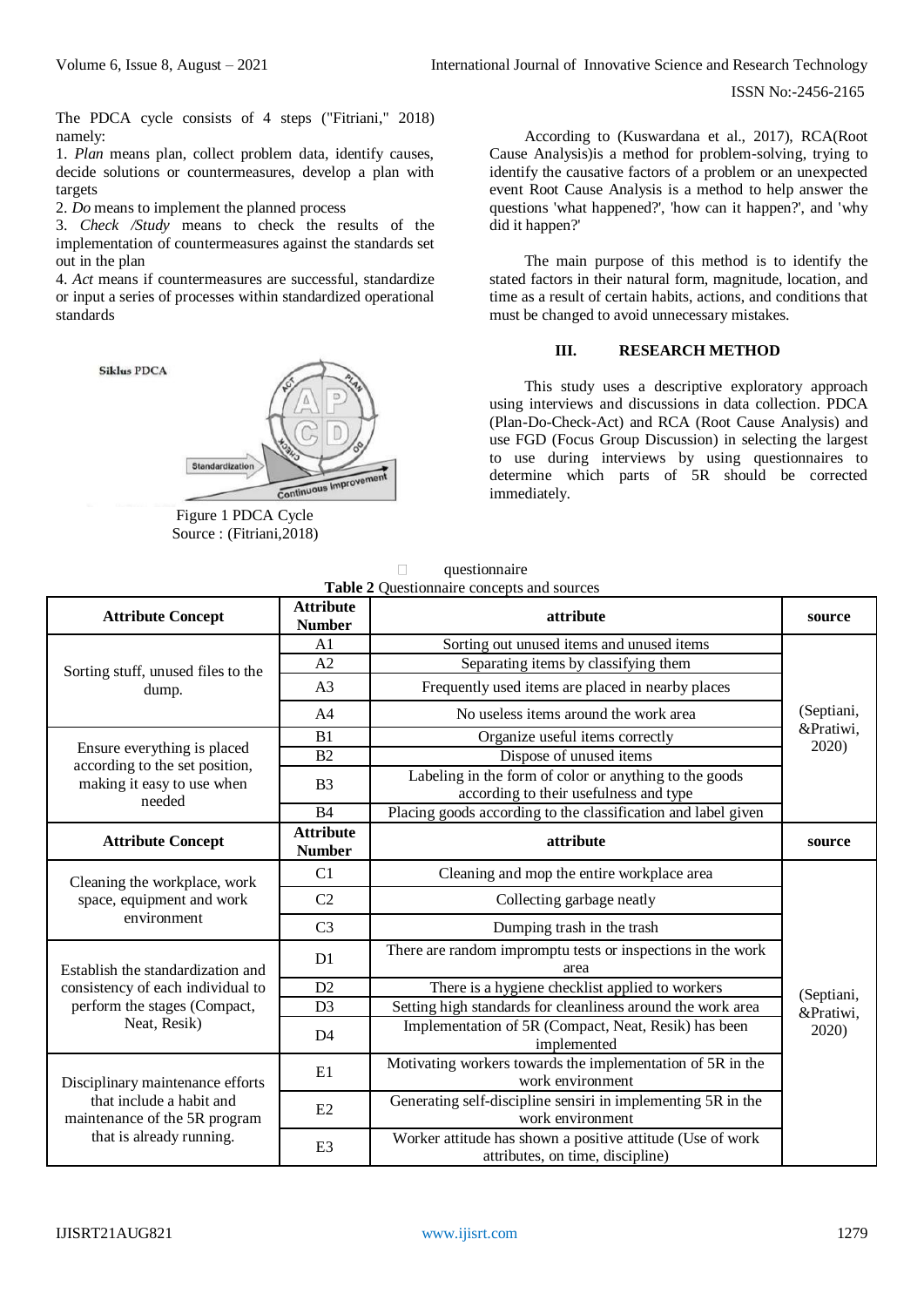ISSN No:-2456-2165

The method used for data analysis is RCA and to find out which parts are most needed immediate improvements possible.



## **IV. RESULT AND DISCUSSION**

In this study to determine how many people are eligible to participate in filling out questionnaires needed a formula that can calculate to produce a total sample that can fill out the questionnaire.

$$
n = \frac{N}{1 + N \alpha^2}
$$

**Table 3** Number of workers

| Type of                         | Number of<br>Workers |
|---------------------------------|----------------------|
| Manager                         |                      |
| Engineer                        |                      |
| Senior Aircraft Maintenance     |                      |
| Technician                      | 53                   |
| Aircraft Maintenance Technician |                      |
| <b>Total</b>                    |                      |

$$
n = \frac{67}{1 + 67 (0, 10)^2}
$$

According to the results of the calculations that have been done, the sample to be used in this study is as manyas 40 workers.

The following are the results of questionnaires in the Index likert scale

| <b>Table 4 Index Likert Scale</b> |  |  |  |
|-----------------------------------|--|--|--|
|-----------------------------------|--|--|--|

| No.<br><b>Attributes</b> | <b>Likert scale</b><br>index | <b>Index interpretation</b><br>based on interval<br>criteria |  |  |
|--------------------------|------------------------------|--------------------------------------------------------------|--|--|
| A1                       | 74,5 %                       | good                                                         |  |  |
| A2                       | 59 %                         | Good Enough                                                  |  |  |
| A3                       | 74,5 %                       | good                                                         |  |  |
| AA                       | 66,5%                        | good                                                         |  |  |
| <b>B1</b>                | 74,5 %                       | good                                                         |  |  |
| B <sub>2</sub>           | 81,5%                        | Excellent                                                    |  |  |
| <b>B3</b>                | 76 %                         | good                                                         |  |  |
| <b>B4</b>                | 76,5 %                       | good                                                         |  |  |
| C1                       | 66,5%                        | good                                                         |  |  |
| C <sub>2</sub>           | 74 %                         | good                                                         |  |  |
| C <sub>3</sub>           | 78,5%                        | good                                                         |  |  |
| D1                       | 63,5%                        | good                                                         |  |  |
| D2                       | 59 %                         | Good Enough                                                  |  |  |
| D3                       | 65 %                         | good                                                         |  |  |
| D <sub>4</sub>           | 73 %                         | good                                                         |  |  |
| E1                       | 73,5 %                       | good                                                         |  |  |
| E2                       | 76 %<br>good                 |                                                              |  |  |
| E3                       | 72,5 %                       | good                                                         |  |  |

After the data is processed it is seen that the attributes A2 and D2 the result is good enough which the result is the lowest compared to other results then A2, and D2 are selected and continued with the RCA to know the root of the problem and to understand what is needed and prevent it from repeating itself

**Table 5** RCA

| Attribute<br>Code | W1 | W2 | W3 | W4 | W <sub>5</sub> | <b>Root Cause</b>                                                                              |
|-------------------|----|----|----|----|----------------|------------------------------------------------------------------------------------------------|
| A2                |    |    |    |    |                | There needs to be a briefing every time<br>they enter so that employees always<br>remember it. |
| D2                |    |    |    |    |                | Pickets are required for each entry to<br>perform a hygiene checklist                          |

After knowing the Root Cause, it is necessary to search to know which attributes need handling first compared to others, then staged improvement done FGD (Focus Group Discussion) for interviews again but with workers who have experienced in their field, by looking for RPN (Risk Priority Number) value with formula SxOxD (Severity x Occurrence x Detection) can know which attributes are first rushed to perform actions, with the result being: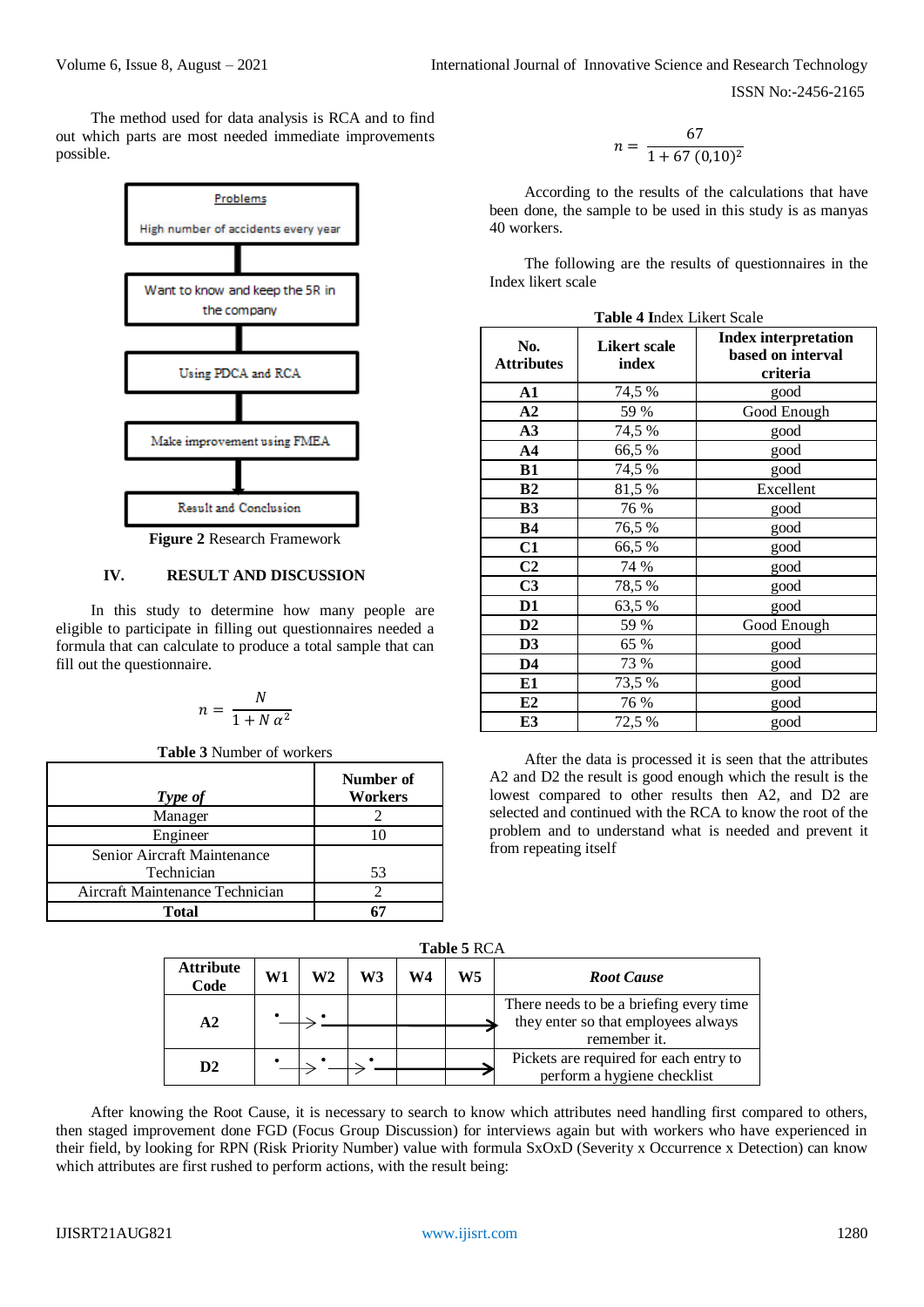| <b>Table of 6 Results</b> |  |
|---------------------------|--|
|---------------------------|--|

| <b>Failure</b><br>Mode | <b>Effect of</b><br><b>Failure</b><br>Mode | <b>Cause of Failure Mode</b>                          | <b>Severity</b> | <b>Occurence</b> | <b>Detection</b> | <b>RPN</b> | <b>RPN</b><br><b>Ranking</b> |
|------------------------|--------------------------------------------|-------------------------------------------------------|-----------------|------------------|------------------|------------|------------------------------|
| 5R                     | concise                                    | Separating items by<br>classifying them               |                 |                  | 4                | 48         |                              |
|                        | nurse                                      | There is a hygiene<br>checklist applied to<br>workers |                 | 4                | 4                | 80         |                              |

As can be seen from table 6, D2 is the most needed attribute of the action first with a value of RPN 80 and attribute A2 with a value of RPN 48.

# **V. CONCLUSION AND SUGGESTION**

## *Conclusion*

Based on research that has been conducted on quality analysis of 5R implementation in PT. GMF AeroAsia Tbk with PDCA approach (Plan-Do-Check-Act) and RCA (Root-Cause-Analysis) obtained the following conclusions:

1. Based on the results of interpretation of the value of the Likert scale index at the interval range, it was obtained that the application of 5R (Compact, Neat, Resik, Rawat, and Rajin) has been done by pt GMF AeroAsia workers and companies well.

2. Recommendations for improvement suggested to the company to be applied is to hold a briefing every entry so that employees always remember their duties and make pickets every entry to perform a hygiene checklist to keep the implementation of 5R always running well.

# *Suggestion*

Based on the research that has been done there are suggestions, namely:

1. Research on the quality of 5R implementation should be conducted periodically so that the quality of 5R implementation can be maintained.

2. After this study, it is expected that future researchers can research 5R anywhere so that your workplace environment can be better.

#### **REFERENCES**

- [1]. Aero Asia, G. (2016). *5R As a Continuous Improvement Process.* 1–16.
- [2]. Amirudin, &Dewi Masruroh, P. (2020). *Implementation of Kaizen Concept in Improving. 18*(1).
- [3]. [BPJSTK] Employment Social Security Organizing Agency. 2019. Figures
- [4]. Work Accidents Tend to Increase [Internet]. [accessed 2021 March 5] Available at:http[//www.bpjsketenagakerjaan.go.id/n](http://www.bpjsketenagakerjaan.go.id/)ews/23322/F igure-Accident-Work-Cender.
- [5]. [BPJSTK] Social Employment Guarantee Agency.2020.
- [6]. BPJAMSOSTEK Has Handled 129,305 Cases of Work Accidents in Indonesia [Internet]. [accessed 2021 March 6] Available on:

https://www.bpjsketenagakerjaan.go.id/berita/27290/B PJAMSOSTEK-Sudah-Tangani-129.305-Kasus-Kecelakaan-Kerja-di-Indonesia

- [7]. Dewi, A., Nugraha, H., &Listyorini, S. (2013). Quality Control Analysis With P.D.C.a. (Plan-Do-Check-Act) Approach Based on Minimum Standards of Hospital Services at Dr. Adhyatma Hospital Semarang (Case Study on Radiology Installation). *Journal of Business Administration S1 Undip, 3*(1), 216–227.
- [8]. Farminta, V., Mujiharjo, S., &Susena, K.C. (2015). ANALYSIS OF THE QUALITY OF SERVICE OF THE SPORTS SERVICES INDUSTRY USING SERVQUAL AND IMPORTANCE PERFORMANCE ANALISYS (IPA) METHODS. *Journal of Agro Industry, 5*(1), 57–74.
- [9]. Fatullah, F. (2020). Work Accident Risk Analysis using FMEA (Failure Mode and Effect Analysis) Method (Case Study: Bukit Tua ORF (Onshore Receiving Facility) Project at PT. Raga Perkasa Ekaguna, Madura Year 2018). *TechLINK Journal, 4*(1), 234–244.
- [10]. Fitriani. (2018). *Journal of Islamic Education Management, 1*, 625–640.
- [11]. Henryanto. (2014). ANALYSIS OF THE SATISFACTION LEVEL OF TRAINING PARTICIPANTS FROM THE QUALITY OF TRAINING SERVICES OF THE REGIONAL STAFFING AGENCY OF MENTAWAI ISLANDS. *Journal of KBP*, *2*(1), 1–37.
- [12]. Herlina, V. (2019). *Practical Guide to Processing Questionnaire Data Using SPSS.* Pt. Elex Media Komputindo.
- [13]. Hidayat, A. A., Kholil, M., Hendri, &Suhaeri. (2018). The Implementation of FTA (Fault Tree Analysis) and FMEA (Failure Mode and Effect Analysis) Methods to Improve the Quality of Jumbo Roll Products. *IOP Conference Series: Materials Science and Engineering*, *453*(1). https://doi.org/10.1088/1757- 899X/453/1/012019
- [14]. [ILO] International Labour Organization. 2019. Indonesia develops Program
- [15]. K3 National 2019-2024 [Internet]. [accessed 2021 March 6] Available on :
- [16]. https://www.ilo.org/jakarta/info/public/pr/WCMS\_673 341
- [17]. [ILO] International Labour Organization. 2013. Occupational Safety and Health
- [18]. Means for Productivity [Internet]. [download 2021] Mar 61 Available on: [https://www.ilo.org/wcmsp5/groups/public/---asia/---](https://www.ilo.org/wcmsp5/groups/public/---asia/---ro-bangkok/---ilo-jakarta/documents/publication/wcms_237650.pdf)